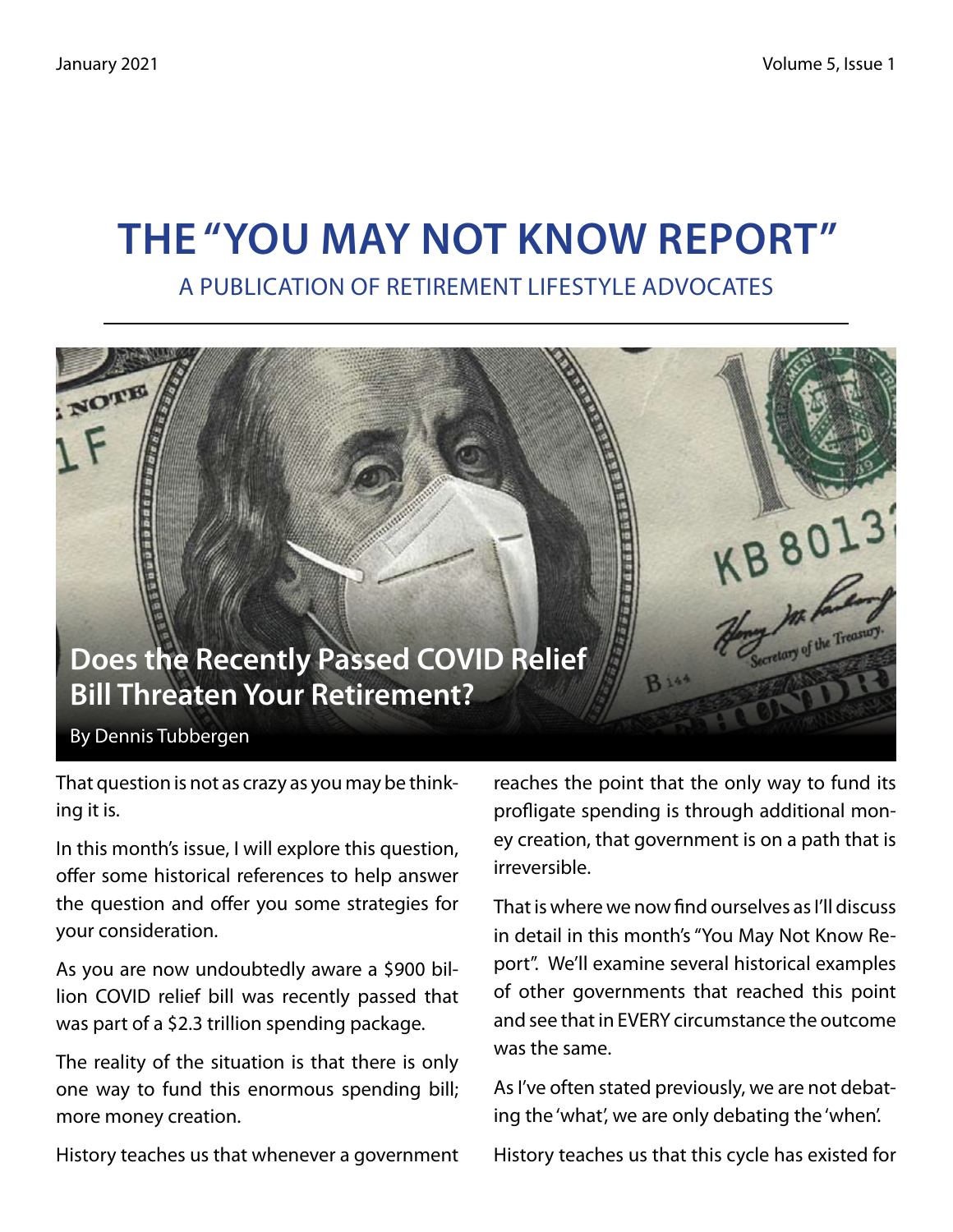as long as governments have existed.

Governments have a balanced budget initially. Then, due to warfare or welfare or both, budgets develop deficits.

These deficits are initially funded through borrowing. Government's issue bonds in which investors invest, loaning the government money to make up the shortfall between tax revenues and spending in exchange for interest payments and a promise from the government to pay the investor's principle back at some future date.

At this point in the cycle, investors are confident of the government's ability to pay them their interest and return their principle to them.

If deficit spending continues, governments are forced to sell more bonds to still more investors. As debt levels rise, and the government become a poorer credit risk, the government might have to offer investors more interest to make up for the additional investment risk.

As deficits continue to widen, the government will eventually find itself in a position that investors don't want to loan the government money by purchasing bonds no matter what the interest rate is. When that happens the only remaining option is money creation.

Once money creation starts, it never stops. It only intensifies until such time as there is a reset.

A reset can occur in only two ways.

One, deficit spending stops. That creates a deflationary reset similar to the reset experienced in the 1930's. Markets crash, prices fall and unemployment soars as the economy collapses into a deflationary depression. Debt is purged from the system through defaults.

Two, deficit spending continues as does money

creation. Inflation is the result. If money printing continues after inflation begins, even more inflation is created and eventually confidence in the currency is lost. When confidence in the currency is lost, a new currency needs to be established at which point the debt in the economy gets redenominated to the new currency. Then deflation takes over the economy and markets crash, prices fall and unemployment skyrockets.

It seems obvious to me now that we are now on the latter path.

Before I get to the details of our current situation and how the recently passed spending package could eventually affect your retirement, I want to digress and look at this recently passed spending package from a political perspective.

No matter your political leanings, seems that we should all be able to agree that before voting on a piece of legislation, the Representative or Senator should have read the bill so he or she is familiar with the content.

That clearly did not happen with the COVID relief bill.

"Newsweek: reported<sup>1</sup> that there was not enough time for lawmakers to read the bill before voting on it. Here is a bit from the article (emphasis added):

*Lawmakers were only given a few hours to scrutinize the 5,593-page COVID-19 stimulus bill passed by Congress on Monday night, sparking complaints from Republicans and Democrats who voted for and against the second relief package.*

*The text of the bill was released at about 2 p.m. ET on Monday afternoon and lawmakers in the House and Senate passed the legislation shortly before midnight the same*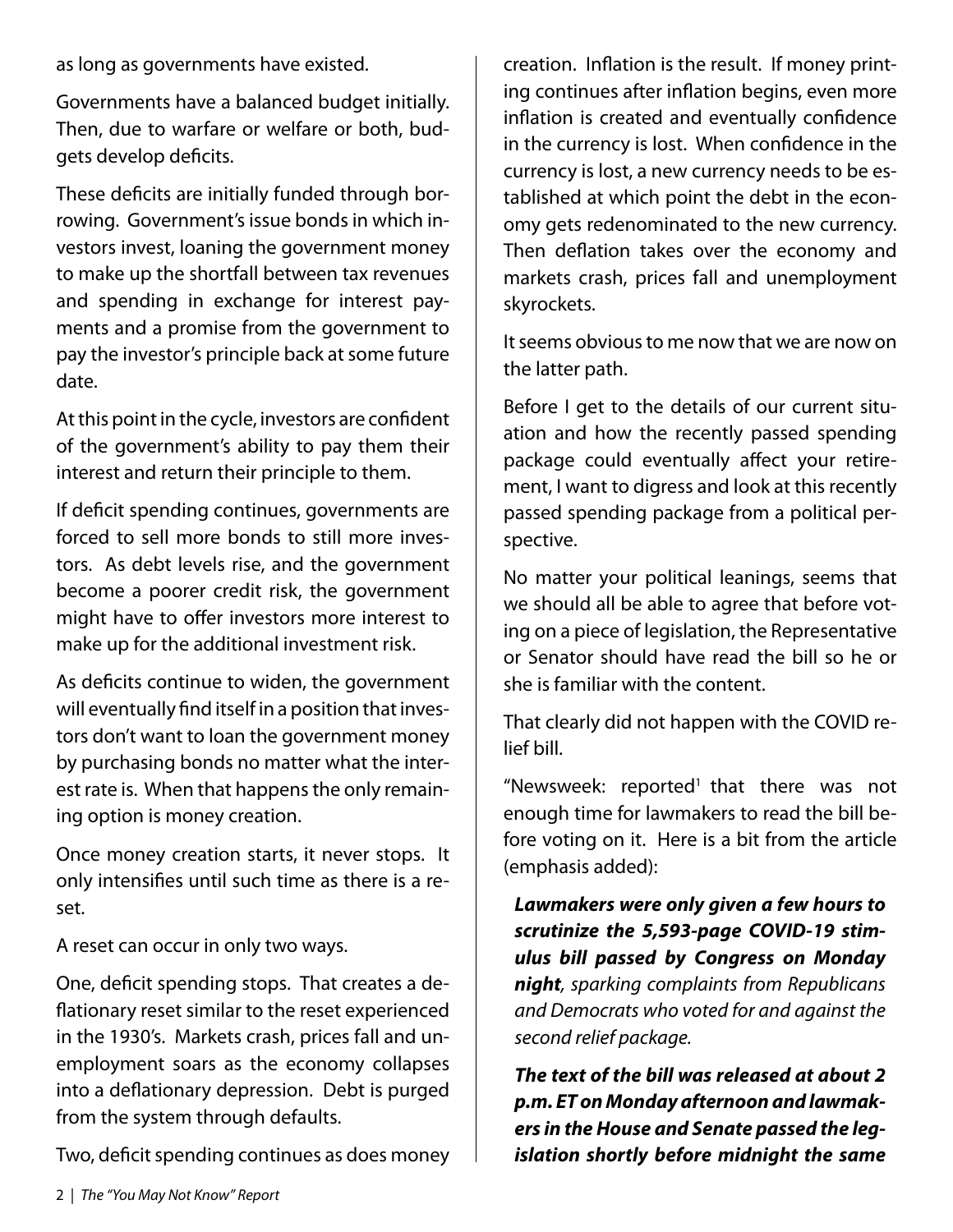#### *day.*

*Reacting to the push to vote quickly on legislation packed with various stimulus measures including direct payments, federal relief funds and tax deductions—several lawmakers said they didn't have the time to check the proposals properly.*

While I have to openly admit it's not often I find myself agreeing with Alexandra Ocasio-Cortez, this time I do. Here is what Ms. Ocasio-Cortez had to say on the topic in a Tweet:

*"Members of Congress have not read this bill. It's over 5000 pages, arrived at 2pm today, and we are told to expect a vote on it in 2 hours. This isn't governance. It's hostage-taking."*

Representative and recent Presidential candidate, Tulsi Gabbard had this to say:

*"There is no way that anybody in Congress had the opportunity or the time to go through and read this bill to know exactly what was in it.*

*"I've been here long enough to see how provisions are snuck into these bills, literally in the dark of night, without any announcement, without telling anyone what is in it, and then rushed through in the manner that we have just seen."*

As I wrote in a recent "Portfolio Watch" weekly update, it is impossible that any representative or senator could have read this nearly 5600 page bill prior to voting on it, yet it passed the house by a vote of  $359-53^2$ .

To see how your representative voted, follow this link (https://www.govtrack.us/congress/ votes/116-2020/h251). If your representative voted 'yes', I'd encourage you to write them a letter and ask why and how he or she knew the details of the bill.

The \$2.3 trillion spending package contained

plenty of pork. Here is a brief sample and the page of the legislation on which you can find the appropriation:

- $\cdot$  \$169,739,000 to Vietnam, including \$19 million to remediate dioxins (page 1476)
- "Unspecified funds" for not-for-profit gender-accessible education institutions in Kabul, Afghanistan (page 1477)
- \$198,323,000 to Bangladesh, including \$23.5 million to support Burmese refugees and an additional \$23.3 million for democracy programs (page 1485)
- \$130,265,000 to Nepal for development and democracy programs (page 1485)
- \$15 million for Pakistani democracy programs and an additional \$10 million for "gender programs" (page 1486)
- \$15 million for Sri Lanka so they can refurbish a high endurance cutter patrol boat (page 1489)
- \$505,925,000 to Belize, Costa Rica, El Salvador, Guatemala, Honduras, Nicaragua, and Panama to address the migration of unaccompanied, undocumented minors to the United States" (pages 1490-1491)
- \$461,375,000 to Colombia for programs related to counter-narcotics and human rights (pages 1494-1496)
- \$74.8 million to the Caribbean Basin Security Initiative (page 1498)
- \$33 million for democracy programs for Venezuela (page 1498)
- "Unspecified funds" to Colombia, Peru, Ecuador, Curacao, and Trinidad and Tobago to mitigate the impacted of refugees from Venezuela (page 1499)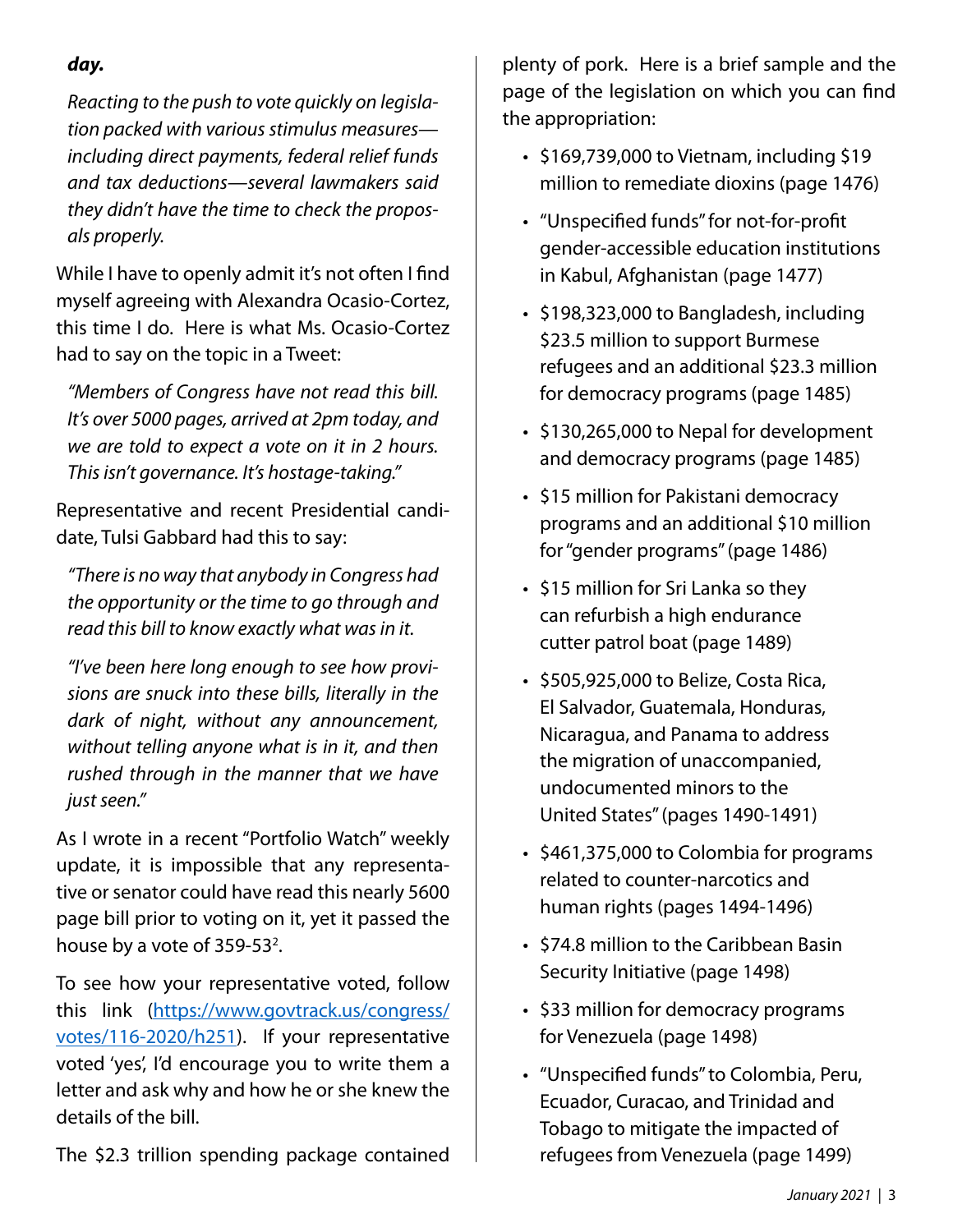- \$132,025,000 for "assistance" for Georgia (page 1499)
- \$453 million for assistance for Ukraine (page 1500)
- \$500 million to Israel for "Israeli Cooperative Programs" (page 341)

The bill also passed the Senate overwhelmingly as well with only 6 Senators voting against the bill.

Politics aside, here's the point of this conversation. The United States has now reached the point that the only possible way to fund its reckless spending is through additional money creation.

We are in the late stages of the cycle I described above.

China and Japan, once voracious consumers of US Government debt are no longer. In the third quarter of 2020, China and Japan accumulated \$2 billion of US Government debt between them while the Federal Reserve created new currency and purchased \$240 billion.

Let that sink in. The Federal Reserve purchased 120 times more US Government debt than China and Japan combined!

That is simply a crazy number.

And, it makes it obvious that new spending from this point on will have to be funded by additional money creation by the Federal Reserve. For those of you who don't know this, the Fed is a private group of bankers. The Fed is not a government agency.

Here is the process presently.

The government spends money it doesn't have and issues bonds. Big banks buy the bonds and then sell them back to the Fed. The Fed purchases the bonds from the big banks using newly created currency. The big banks earn a commission on the transaction.

All parties to this transaction win, at least in the short term.

Who loses?

You do.

The value of your savings and investments diminishes as more money is created. The value of the money you earn is also diminished as inflation drives up prices of essentials as the income of most Americans after the lockdowns has stagnated.

So where do we go from here?

Answering that question accurately may be the difference between a comfortable retirement and a retirement that finds you struggling financially or perhaps even unable to retire at all.

The answer to that all-important question can be found by studying history. In the interest of brevity, I'll look at just a few examples. I'd encourage you to do more of your own research by checking out the links under the "Sources" section below.

## **"Are We Rome?"**

Past radio guest, Lawrence Reed, co-authored an article3 with this title. There are many parallels between ancient Rome and the current United States.



Prior to failing, the Roman government bailed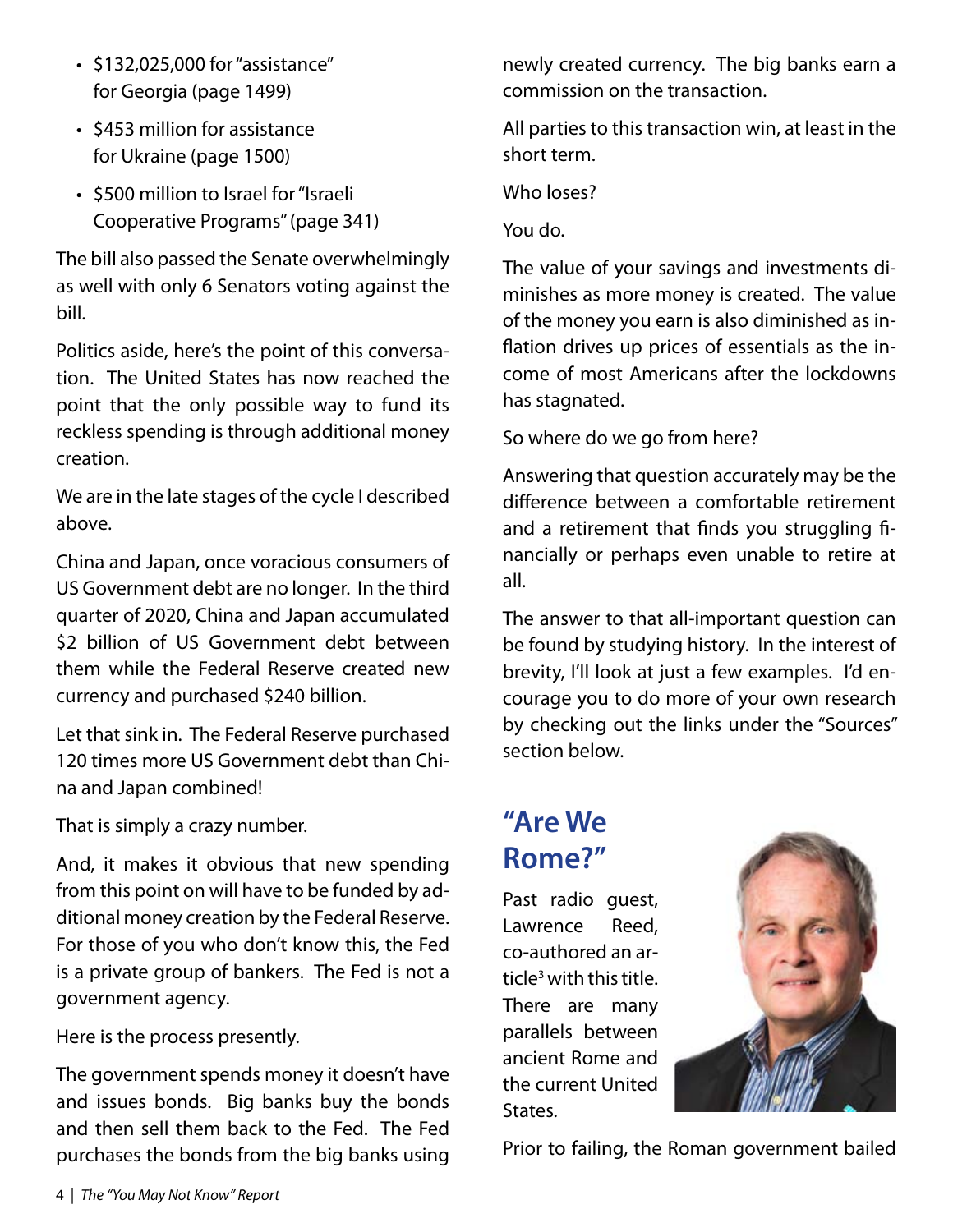out failing institutions, can cancelled personal debts and initiated other huge giveaway programs. As time passed, this government overspending was funded via currency devaluation. The Denarius, the currency used in ancient Rome was initially minted using more than 90% silver. At the time of the fall of the Roman Empire, the Denarius contained no silver and was made up of only worthless metal alloys.

Here are some excerpts from Mr. Reed's piece:

*Roman politicians picked winners and losers, generally favoring the politically well connected — a practice that's central to the welfare state of modern times, too. As numerous writers have noted, these expensive rob-Peter-to-pay-Paul efforts were major factors in bankrupting Roman society. They inevitably led to even more destructive interventions. Rome wasn't built in a day, as the old saying goes — and it took a while to tear it down as well. Eventually, when the republic faded into an imperial autocracy, the emperors attempted to control the entire economy.*

*Debt forgiveness in ancient Rome was a contentious issue that was enacted multiple times. One of the earliest Roman populist reformers, the tribune Licinius Stolo, passed a bill that was essentially a moratorium on debt around 367 BC, a time of economic uncertainty. The legislation enabled debtors to subtract the interest paid from the principal owed if the remainder was paid off within a three-year window. By 352 BC, the financial situation in Rome was still bleak, and the state treasury paid many defaulted private debts owed to the unfortunate lenders.*

*By 133 BC, the up-and-coming politician Tiberius Gracchus decided that Licinius's measures were not enough. Tiberius passed a bill granting free tracts of state-owned farmland to the*  *poor. Additionally, the government funded the erection of their new homes and the purchase of their farming tools. It's been estimated that 75,000 families received free land because of this legislation. This was a government program that provided complimentary land, housing, and even a small business, all likely charged to the taxpayers or plundered from newly conquered nations. However, as soon as it was permissible, many settlers thanklessly sold their farms and returned to the city. Tiberius didn't live to see these beneficiaries reject Roman generosity, because a group of senators murdered him in 133 BC, but his younger brother Gaius Gracchus took up his populist mantle and furthered his reforms.*

*Gaius, incidentally, also passed Rome's first subsidized food program, which provided discounted grain to many citizens. Initially, Romans dedicated to the ideal of self-reliance were shocked at the concept of mandated welfare, but before long, tens of thousands were receiving subsidized food, and not just the needy. Any Roman citizen who stood in the grain lines was entitled to assistance. One rich consul named Piso, who opposed the grain dole, was spotted waiting for the discounted food. He stated that if his wealth was going to be redistributed, then he intended on getting his share of grain.*

*By the third century AD, the food program had been amended multiple times. Discounted grain was replaced with entirely free grain, and at its peak, a third of Rome took advantage of the program. It became a hereditary privilege, passed down from parent to child. Other foodstuffs, including olive oil, pork, and salt, were regularly incorporated into the dole. The program ballooned until it was the second-largest expenditure in the imperial budget, behind the military. It failed to serve as a temporary safety*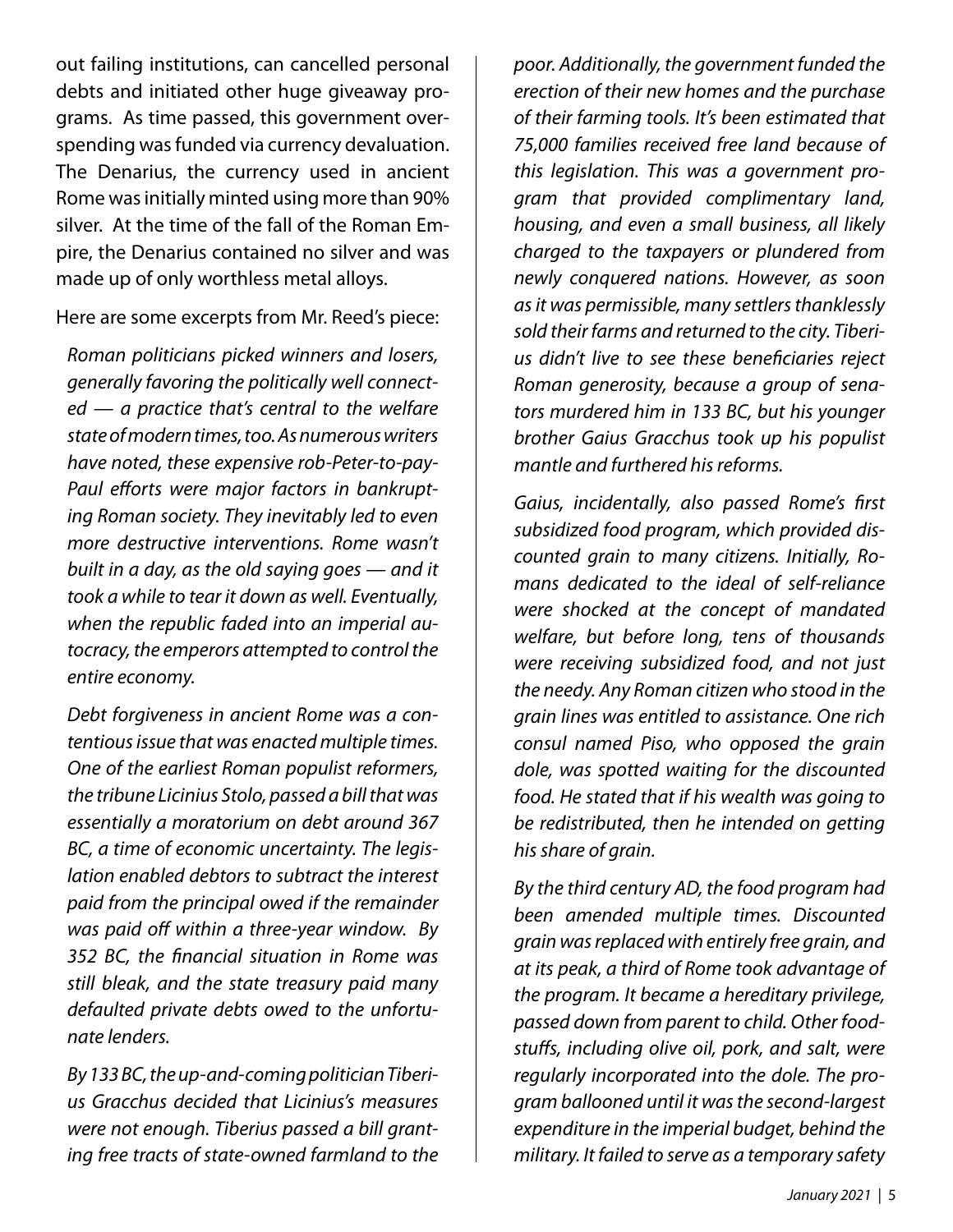*net; like many government programs, it became perpetual assistance for a permanent constituency who felt entitled to its benefits.*

*In 88 BC, Rome was reeling from the Social War, a debilitating conflict with its former allies in the Italian peninsula. One victorious commander was a man named Sulla, who that year became consul (the top political position in the days of the republic) and later ruled as a dictator. To ease the economic catastrophe, Sulla canceled portions of citizens' private debt, perhaps up to 10 percent, leaving lenders in a difficult position. He also revived and enforced a maximum interest rate on loans, likely similar to the law of 357 BC. The crisis continually worsened, and to address the situation in 86 BC, a measure was passed that reduced private debts by another 75 percent under the consulships of Cinna and Marius.*

*Less than two decades after Sulla, Catiline, the infamous populist radical and foe of Cicero, campaigned for the consulship on a platform of total debt forgiveness. Somehow, he was defeated, likely with bankers and Romans who actually repaid their debts opposing his candidacy. His life ended shortly thereafter in a failed coup attempt.*

*In 60 BC, the rising patrician Julius Caesar was elected consul, and he continued the policies of many of his populist predecessors with a few innovations of his own. Once again, Rome was in the midst of a crisis. In this period, private contractors called tax farmers collected taxes owed to the state. These tax collectors would bid on tax-farming contracts and were permitted to keep any surplus over the contract price as payment. In 59 BC, the tax-farmer industry was on the brink of collapse. Caesar forgave as much as one-third of their debt to the state.* 

*The bailout of the tax-farming market must have greatly affected Roman budgets and perhaps even taxpayers, but the catalyst for the relief measure was that Caesar and his crony Crassus had heavily invested in the struggling sector.*

*In 33 AD, half a century after the collapse of the republic, Emperor Tiberius faced a panic in the banking industry. He responded by providing a massive bailout of interest-free loans to bankers in an attempt to stabilize the market. Over 80 years later, Emperor Hadrian unilaterally forgave 225 million denarii in back taxes for many Romans, fostering resentment among others who had painstakingly paid their tax burdens in full.*

As Rome pursued a public policy of warfare and welfare, the Denarius fiat currency was devalued and eventually failed confirming the cycle I described earlier.



In the past, I have often written about France under John Law in the early 1700's. Mr. Law was a Scotsman who became the central banker of France after Louis the  $14<sup>th</sup>$  died.

Louis the 14th established a warfare-welfare state in France during his long reign. He established many programs that promoted the arts and music. He built an elaborate observatory. He also instigated many wars. Under his leadership, France invaded the Spanish Neth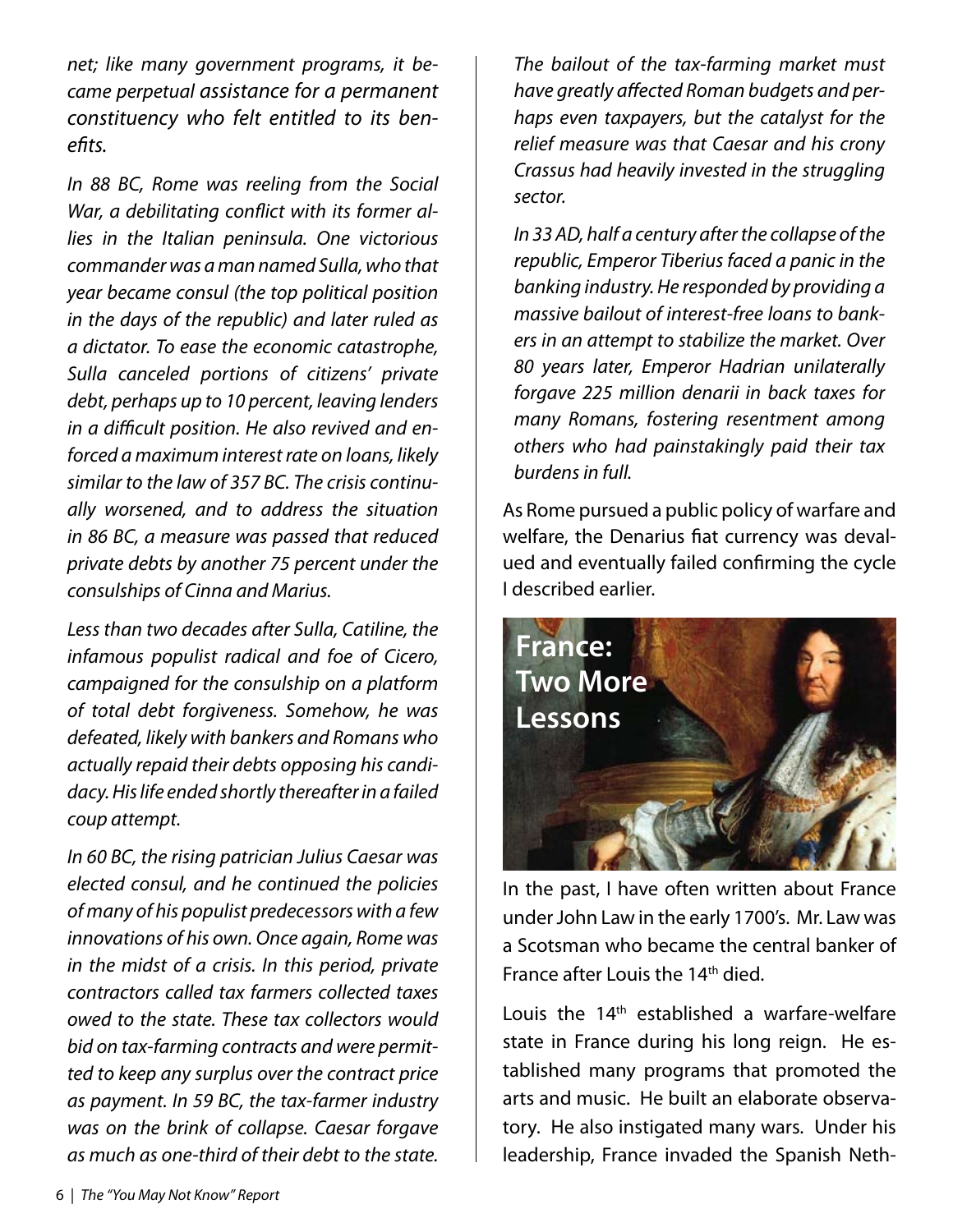erlands and engaged in the Franco-Dutch War. France also fought a war against the Great Alliance comprised of Spain, England and the Holy Roman Empire. All these wars were costly and created whopping levels of debt.

Shortly before Louis the 14<sup>th</sup> passed on, France fought in the War of Spanish Succession. This war caused France to go even more deeply into debt. Louis the 15<sup>th</sup>, the great-grandson of Louis the 14<sup>th</sup>, assumed the throne when he was only five years old.

The regent who was running France for the very young Louis the 15<sup>th</sup> appointed John Law as the country's central banker. To deal with the massive debt of the country, Law began to debase the currency and then issued paper currency that could be exchanged for the coinage that contained some precious metal.

Once the paper currency became the currency of choice, Law began to print massive amounts of it, creating a prosperity illusion (as always happens initially).

Stock prices soared, real estate prices skyrocketed, and luxury items were flying off the shelves. Then, France reached the tipping point. Average French citizens began to realize that they would rather have the coins containing precious metals than the paper currency. A run on the bank followed with French citizens exchanging their paper currency for the coins containing precious metals.

Law had no choice but to make it illegal to use the coins containing precious metals. Only fiat currency was used. After a time, the financial system eventually collapsed and a reset occurred. It was at the time of this reset that France went back on a precious metals currency system.

After the reset, Louis the 15<sup>th</sup> began to make the

decisions rather than the regent and the overspending began again. As we've discussed, the overspending is mild initially. This was largely the case under the reign of Louis the 15<sup>th</sup>. But, once Louis the 16th took over, the spending became more reckless. France, under Louis the 16<sup>th</sup> began to repeat its mistakes of 75 years prior. The late Andrew White wrote a piece on this very topic in 1896 titled "Fiat Money Inflation in France". Michael Lebowitz recently referenced White's work in a piece<sup>4</sup>Lebowitz penned. Here is an excerpt:

During the 1700's France accumulated significant debts under the reigns of King Louis XV and King Louis XVI. The combination of wars, significant financial support of America in the Revolutionary War, and lavish government spending were key drivers of the deficit. Through the latter part of the century, numerous financial reforms were enacted to stem the problem, but none were successful. On a few occasions, politicians supporting fiscal austerity resigned or were fired because belt-tightening was not popular, and the King certainly didn't want a revolution on his hands. For example, in 1776, newly anointed Finance Minister Jacques Necker believed France was much better off by taking large loans from other countries instead of increasing taxes, as his recently fired predecessor argued. Necker was ultimately replaced seven years later when it was discovered France had heavy debt loads, unsustainable deficits, and no means to pay it back.

By the late 1780s, the gravity of France's fiscal deficit was becoming severe. Widespread concerns helped the General Assembly introduce spending cuts and tax increases. They were somewhat effective, but the deficit was very slow to decrease. However, the problem was the citizens were tired of the economic stagnation that resulted from belt-tightening. The medi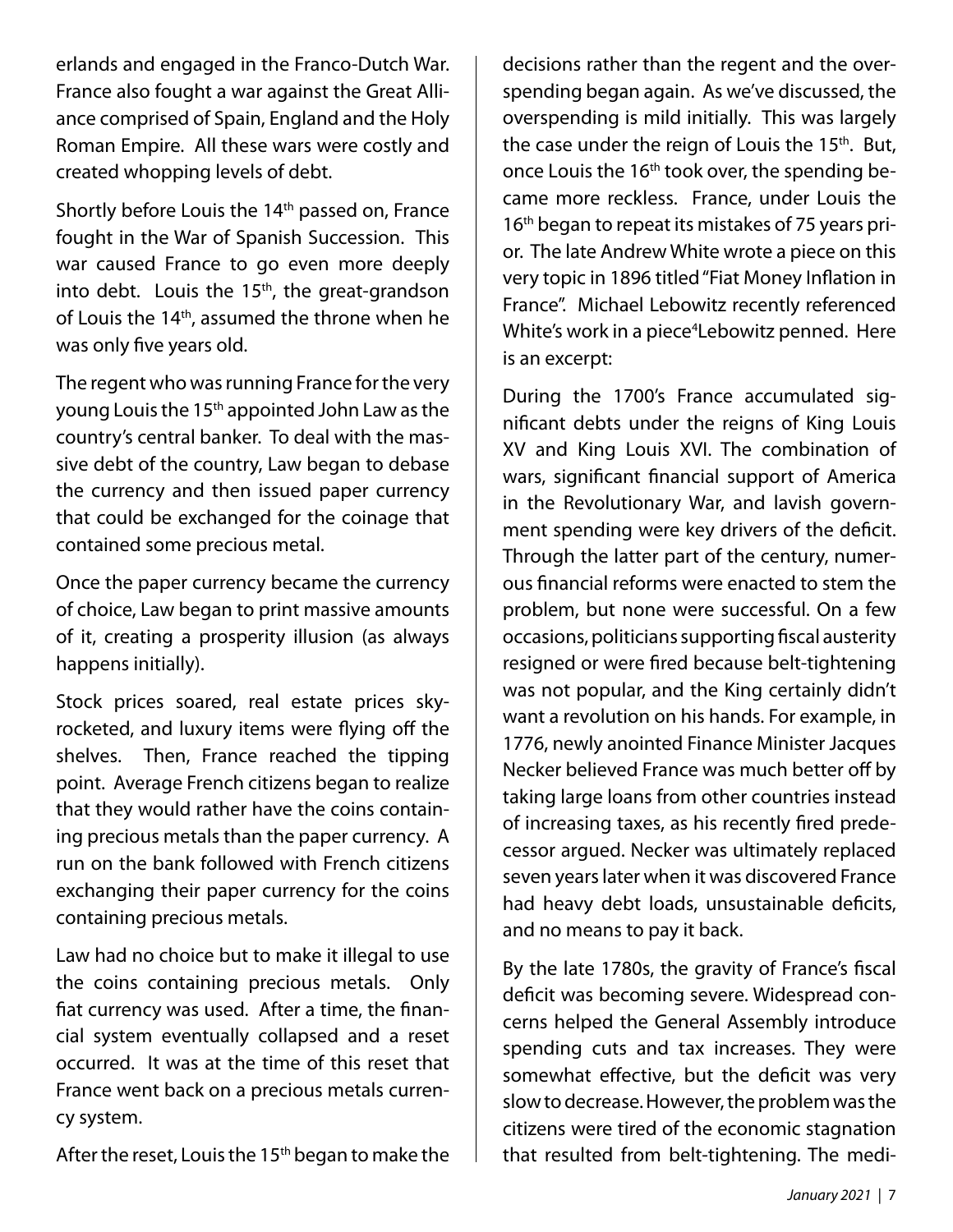cine of austerity was working but the leaders didn't have the patience to rule over a stagnant economy for much longer. The following quote from White sums up the situation well:

*"Statesmanlike measures, careful watching and wise management would, doubtless, have ere long led to a return of confidence, a reappearance of money and a resumption of business; but this involved patience and self-denial, and, thus far in human history, these are the rarest products of political wisdom. Few nations have ever been able to exercise these virtues, and France was not then one of these few."*

By 1789, commoners, politicians, and royalty alike continuously voiced their impatience with the weak economy. This led to the notion that printing money could revive the economy. The idea gained popularity and was widely discussed in public meetings, informal clubs, and even the National Assembly. In early 1790, detailed discussions within the Assembly on money printing became more frequent. Within a few short months, chatter and rumor of printing money snowballed into a plan. The quickly evolving proposal was to confiscate church land, which represented more than a quarter of France's acreage to "back" newly printed Assignats (the word assignat is derived from the Latin word assignatum – something appointed or assigned). This was a stark departure from the silver and gold-backed Livre, the currency of France at the time.

Assembly debate was lively, with strong opinions on both sides of the issue. Those against it understood that printing fiat money failed miserably many times in the past. In fact, the French experience with the Mississippi bubble crisis of 1720 resulted from the over-issuance of paper money. That crisis caused, in White's words, **"***the most frightful catastrophe France had then experienced.***"** History was on the side of those opposed to the new plan.

Those in favor looked beyond history and believed this time would be different. They believed the amount of money printed could be controlled and ultimately pulled back if necessary. It was also argued new money would encourage people to spend, and economic activity would surely pick up. Another popular argument was France would benefit by selling the confiscated lands to its people, and these funds would help pay off its debts. In addition, land ownership by the masses strengthened French patriotism.

France once again began to print money.

After a short time, the economy was in decline once again. As always happens, money printing leads to more money printing. The original printing of money saw 400 million Assignats (the currency at the time) created in April of 1790. By the fall of 1790, another 800 million Assignats were printed.

By June of 1791, another 600 million Assignats were produced, again out of thin air. The economy picked up, but not for long. White, in his original piece, put it this way:

**"***Still another troublesome fact began to now appear. Though paper money had increased in amount, prosperity had steadily diminished. In spite of all the paper issues, commercial activity grew more and more spasmodic. Enterprise was chilled and business became more and more stagnant.***"**

By December 1791, another 300 million Assignats were created. From April to July 1792 another 600 million. This pattern continued through 1793. White described the situation at this point in time: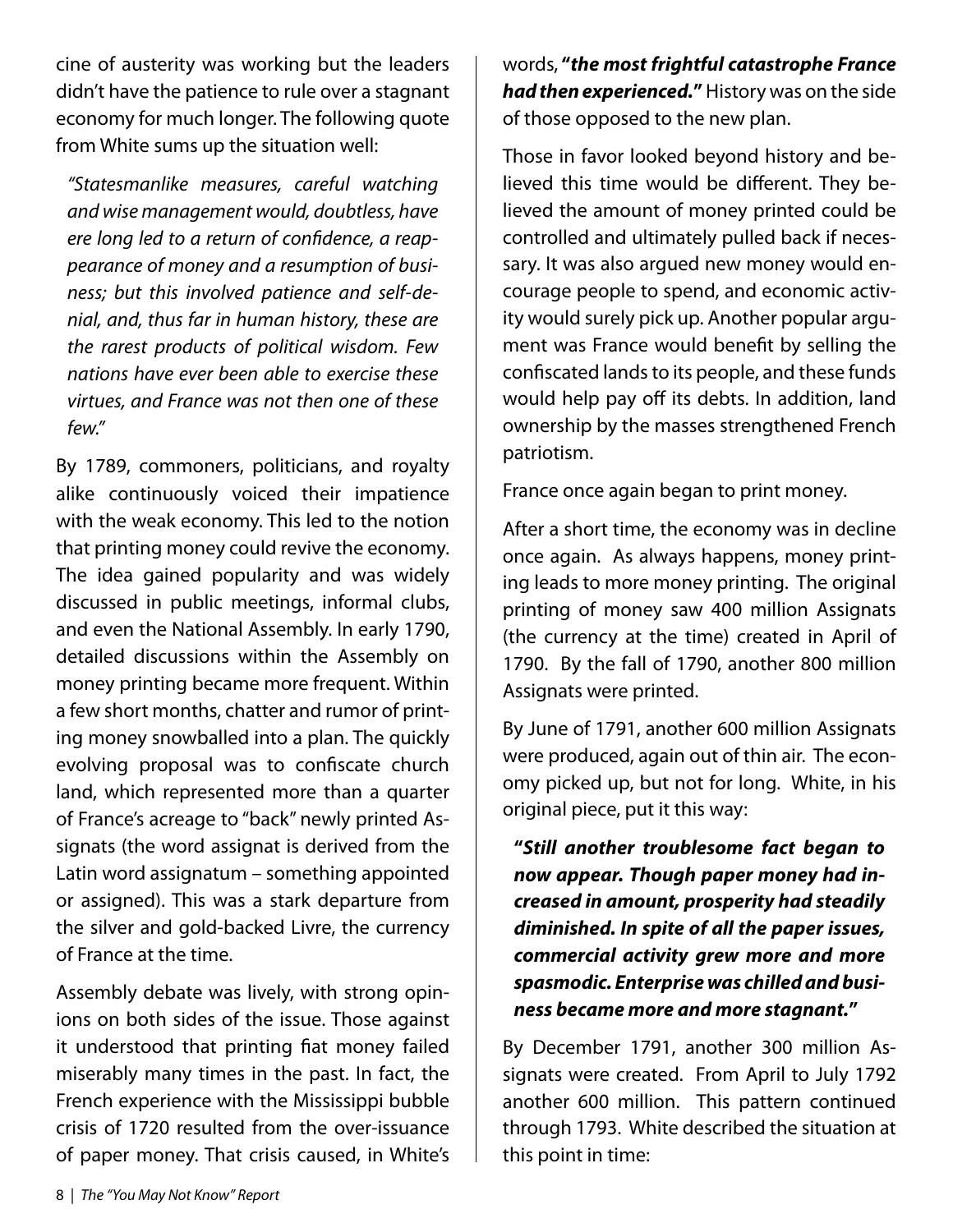*"The consequences of these overissues now began to be more painfully evident to the people at large. Articles of common consumption became enormously dear and prices were constantly rising. Orators in the Legislative Assembly, clubs, local meetings, and elsewhere now endeavored to enlighten people by assigning every reason for this depreciation save the true one. They declaimed against the corruption of the ministry, the want of patriotism among the Moderates, the intrigues of the emigrant nobles, the hard-heartedness of the rich, the monopolizing spirit of the merchants, the perversity of the shopkeepers, —each and all of these as causes of the difficulty."*

Money creation had created a wealth gap as it always does. By 1793, the peaceful demonstrations of frustrated and fed-up citizens turned violent; businesses were routinely plundered as social unrest grew.

#### Sound familiar?

The French Revolution soon followed. A republic was proclaimed and King Louis the 16th met his demise at the guillotines.



This same cycle also materialized in early Colonial America.

Many Americans are not aware the United States had a currency failure about the time of the Revolutionary War.

On June 22, 1775, the United Colonies Congress issued \$2 million in credit notes or paper currency. It's important to note that \$2 million in 1775 was a considerable amount of money.

These credit notes, known as "Continentals" were fiat currency. The notes were not backed by anything tangible but rather were simply a promise to pay the holder of the note back out of future tax revenue.

Flooding the economy with large amounts of new currency had the very predictable effect of creating considerable inflation. General George Washington at the time noted that a wagon load of currency would barely buy a wagon load of provisions.

As all fiat currencies eventually do, the currency failed and the country fell into a deep economic depression. Civil unrest abounded and the Articles of Confederation were abandoned as the populace demanded political change. From May 25, 1787 to September 17, 1787, the Federal Constitution was drafted. It was formally adopted in 1790 when Rhode Island became the last state to ratify it.

Shortly thereafter, in 1792, the Mint Act was passed and gold and silver became the official money of the United States.

It's interesting to note that like the "Continental", today's US Dollars are backed only by future tax revenues. Money creation as a means to fund wasteful spending in the late 1700's in the US, the late 1700's in France, the early 1700's in France and in the Roman Empire led to inflation, a wealth gap, social unrest and ultimately a reset.

Entirely predictable. With the passage of this most recent spending bill, it is now obvious to me that we are on that same path.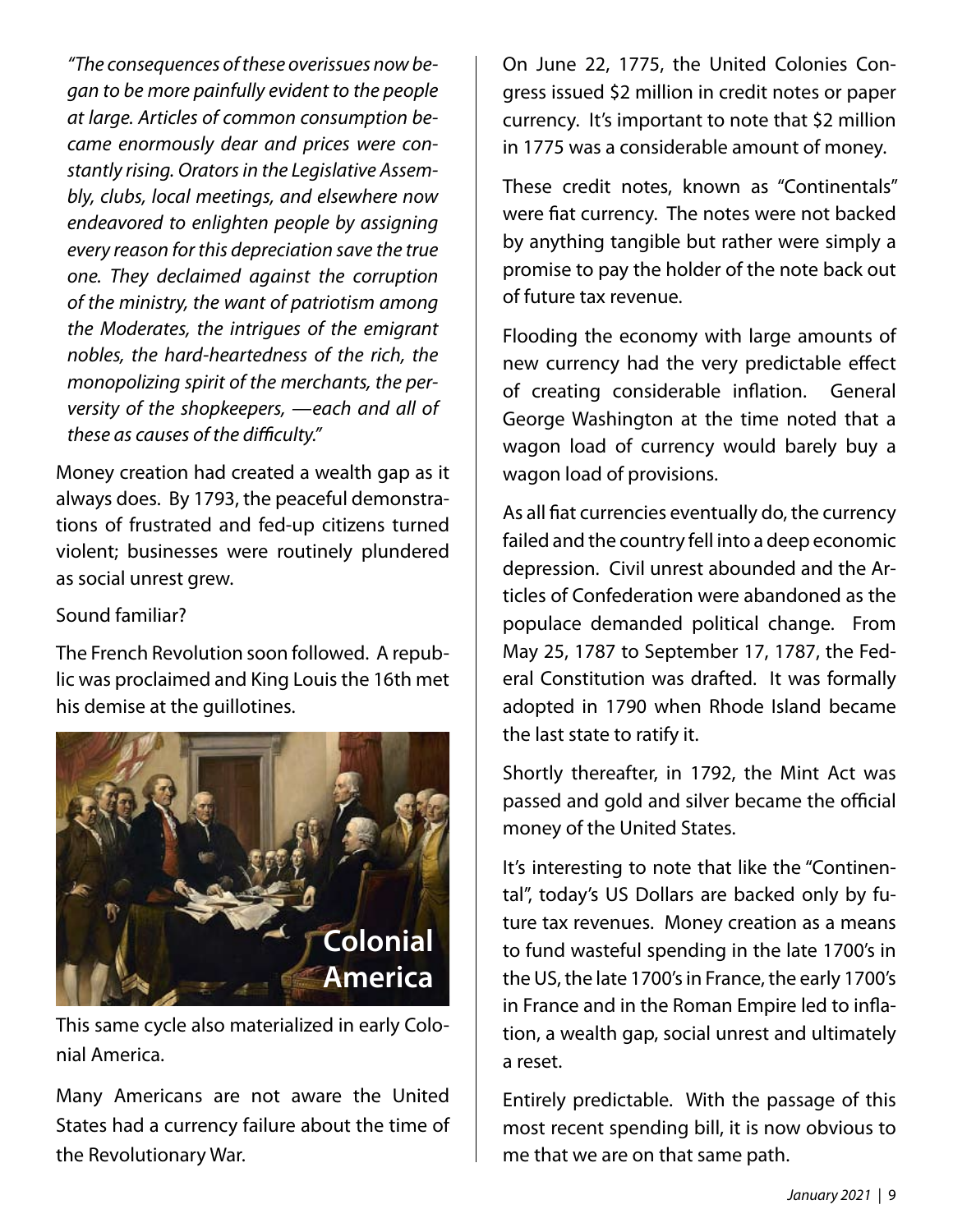#### **What to Seriously Consider**

We are not debating the 'what'; we are only debating 'when'. We are headed for a reset. Resets are painful and devastating. Resets destroy some assets, but other assets perform well.

One of the other historical examples of this cycle, perhaps the most famous, is Weimar Germany after World War I. The German government began to print money initially on a 'temporary' basis in order to fund the war.

After losing the war, the German Government continued to print money to pay the reparations imposed on the country by the Treaty of Versailles. Predictably, money printing led to inflation, a wealth gap, social unrest and ultimately a reset in 1923 with the failure of the German Mark.

The Weimar Republic hyperinflation was intense<sup>5</sup>. Hyperinflation is the culmination of the cycle we've been discussing. What begins as mild inflation ends in currency failure with the last stage of the cycle manifesting quickly.

In the case of the German Mark, the Mark to US Dollar exchange rate went from 4.2 Marks per Dollar at the beginning of World War I to 7.9 Marks per Dollar at the end of the war. By late 1919, the exchange rate was 48 Marks to a Dollar. By the beginning of 1922 the exchange rate reached 320 Marks to a Dollar and by the end of 1922, the exchange rate was 7400 Marks to one US Dollar. By November of 1923, when the reset occurred, the exchange rate was 4,210,500,000,000 Marks to a Dollar.

Ironically, there were some Germans who actually did well during this period. They were the German citizens who had elected to store some of their wealth in tangible assets. Take for example the price of gold in German Marks. In 1919, an ounce of gold sold for 170 German Marks<sup>6</sup>. By the time the reset happened in November of 1923, that same ounce of gold priced in German Marks traded for 87 billion Marks!

Gold, priced in German Marks, rose at a rate that was 1.8 times the inflation rate.

As I outline in the book "Revenue Sourcing", it may be advisable to use the "two bucket" approach to managing your assets. One bucket contains "paper" assets that are invested with the goal of stability. Any income needed will be taken from this bucket of assets. Since we don't know the 'when' of the reset as previously noted, we need to have some stable assets from which to take income.

The second bucket contains assets that are designed to perform well through a reset. Precious metals along with other tangible assets and select paper assets that are tactically managed make up the assets in this bucket.

Many of you reading this issue are already using this approach. From my perspective it is the best approach for the environment in which we find ourselves.

If you are not using this approach and would like to learn more, read "Revenue Sourcing", the book that was released in 2020. If you don't already have a copy, call the office and we'll be glad to share one with you. The office number is 1-866-921-3613.

I believe it will be vitally important to use this approach moving ahead.

| <b>Time Deposit Rates</b><br>At the time of publication, these rates were valid: |       |
|----------------------------------------------------------------------------------|-------|
| 1-Year                                                                           | 1.50% |
| 2-Year                                                                           | 1.75% |
| 3-Year                                                                           | 2.40% |
| Call the office for details at 1-866-921-3613.                                   |       |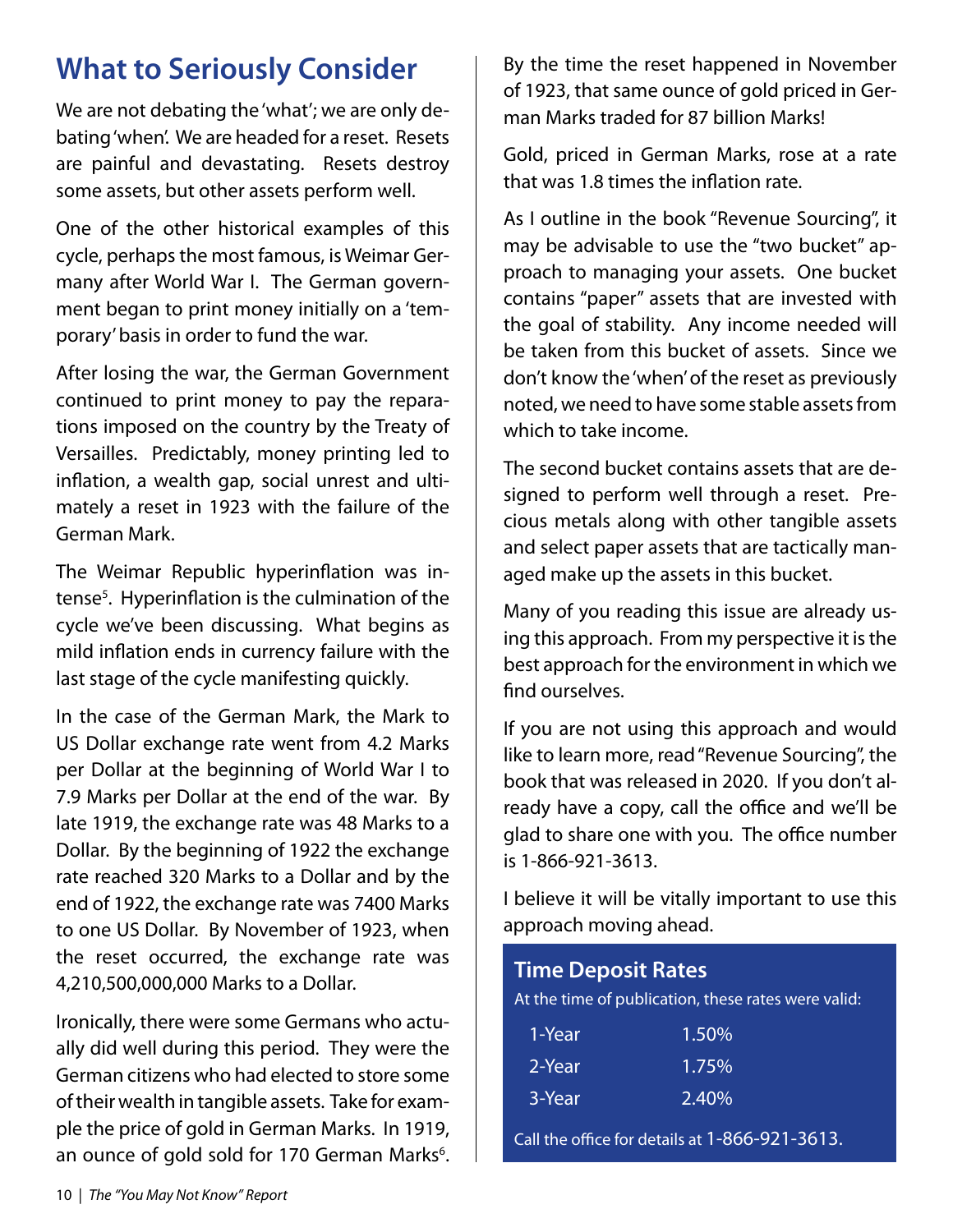## **FREE – Essential Reports Group**

As we move into 2021, we'd like to offer you a holiday gift. It's our Essential Reports group provided at no cost and no further, future obligation.

Your Essential Reports Group may show you:

- The best way to maximize your Social Security benefits even if you are already collecting Social Security
- How to reduce taxes on your IRA, 401(k) or other retirement account. As we discussed in this issue, as tax policy may dramatically change in the near future and become less favorable, taking steps now

to understand how to possibly minimize taxes has never been more important

What your current fee level is in your •portfolio and what your historical drawdown risk might be. Understanding this information may help you avoid participating in the next market crash

To prepare these reports for you, we need only get some generic, non-personal information from you. We never ask for personal information, nor should you ever share that information with anyone. To request your reports, visit **www.MyEssentialReports.com.**